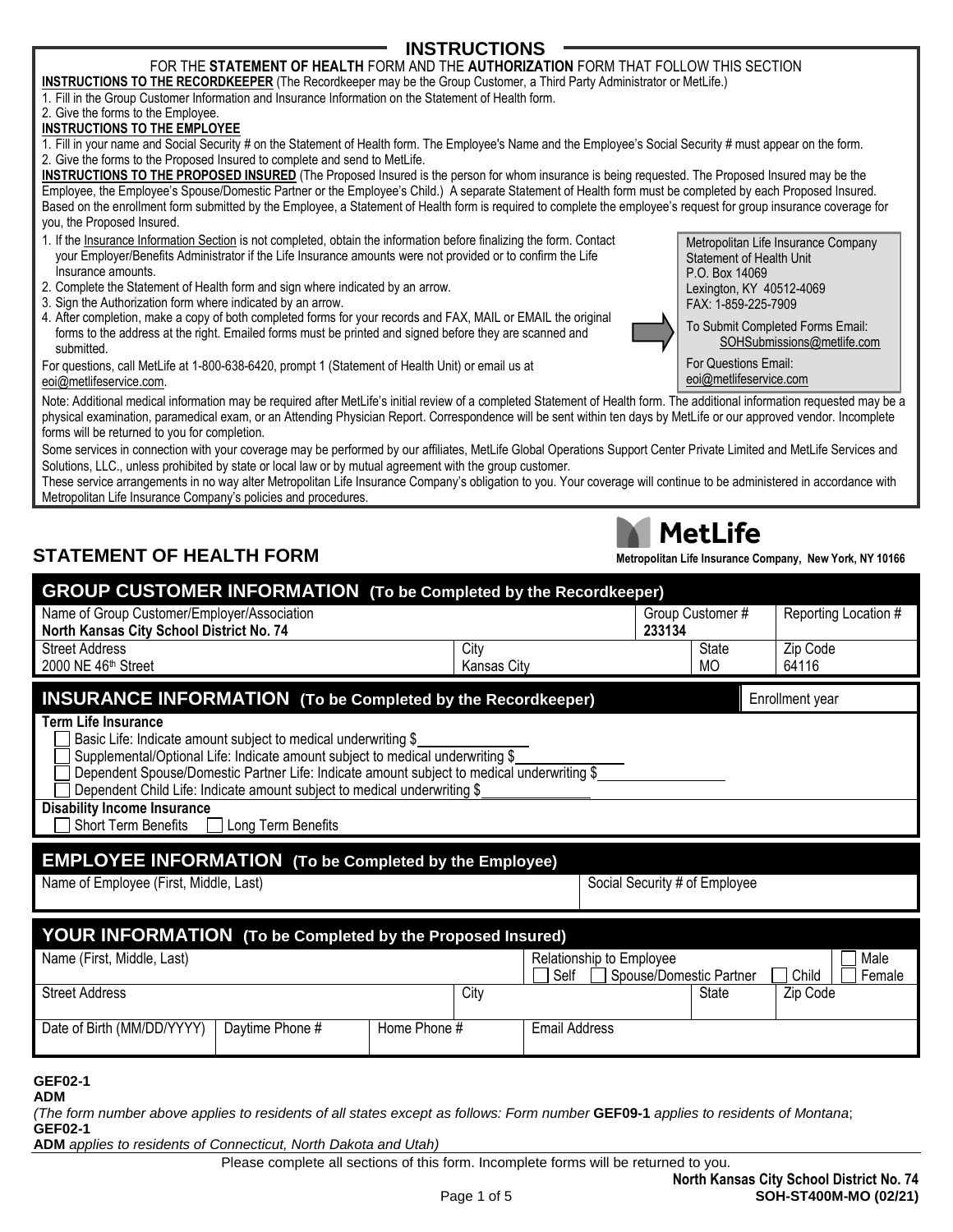

# **HEALTH INFORMATION**

### **SECTION 1**

**Please complete all questions below. Omitted information will cause delays. In this section, "you" and "your" refers to the person for whom insurance is being requested. Health Information is required for the Proposed Insured only. For questions 5 through 11u, for "yes" answers, please provide full details in Section 2.**

| Your name                                                                                                                       | Employee's Name<br><u> 1980 - Johann Barbara, martxa alemaniar amerikan a</u>                                                                                                                                                         |        |                |  |
|---------------------------------------------------------------------------------------------------------------------------------|---------------------------------------------------------------------------------------------------------------------------------------------------------------------------------------------------------------------------------------|--------|----------------|--|
|                                                                                                                                 | Employee's Social Security/Identification #                                                                                                                                                                                           |        |                |  |
|                                                                                                                                 | 1. Your height ___ feet ___ inches Your weight ____ pounds                                                                                                                                                                            | Yes    | $\overline{N}$ |  |
|                                                                                                                                 |                                                                                                                                                                                                                                       |        |                |  |
|                                                                                                                                 |                                                                                                                                                                                                                                       | $\Box$ |                |  |
|                                                                                                                                 | 3. Are you now pregnant? If "yes," what is your due date (month/day/year)?<br>If "yes", provide Physician's name<br>4. Are you now, or have you in the past 2 years, used tobacco in any form?<br>Telephone: (<br>Telephone: (<br>Tel |        |                |  |
|                                                                                                                                 |                                                                                                                                                                                                                                       |        |                |  |
|                                                                                                                                 | 5. In the past 5 years, have you received medical treatment or counseling by a physician or other health care provider for, or been                                                                                                   |        |                |  |
|                                                                                                                                 | advised by a physician or other health care provider to discontinue, the use of alcohol or prescribed or non-prescribed drugs?                                                                                                        | П      |                |  |
| 6. In the past 5 years, have you been convicted of driving while intoxicated or under the influence of alcohol and/or any drug? |                                                                                                                                                                                                                                       |        |                |  |
| If "yes", specify "date(s) of conviction(s) (month/day/year)                                                                    |                                                                                                                                                                                                                                       |        |                |  |
|                                                                                                                                 | 7. Have you had any application for life, accidental death and dismemberment or disability insurance nostponed and rated                                                                                                              |        |                |  |
|                                                                                                                                 | 8. Are you now receiving or applying for any disability benefits, including workers' compensation?<br>9. Have you heap Hospitalized as defined in the studing workers' compensation?                                                  |        |                |  |
|                                                                                                                                 |                                                                                                                                                                                                                                       |        |                |  |
|                                                                                                                                 | 9. Have you been Hospitalized as defined below (not including well-baby delivery) in the past 90 days?                                                                                                                                |        |                |  |
|                                                                                                                                 | Hospitalized means admission for inpatient care in a hospital; receipt of care in a hospice facility, intermediate care facility, or long                                                                                             |        |                |  |
|                                                                                                                                 | term care facility; or receipt of the following treatment wherever performed: chemotherapy, radiation therapy, or dialysis.                                                                                                           |        |                |  |
|                                                                                                                                 | 10. For residents of all states except CT, please answer the following question: Have you ever been diagnosed or treated by a                                                                                                         |        |                |  |
|                                                                                                                                 | physician or other health care provider for Acquired Immunodeficiency Syndrome (AIDS), AIDS Related Complex (ARC) or the                                                                                                              |        |                |  |
|                                                                                                                                 | Human Immunodeficiency Virus (HIV) infection?                                                                                                                                                                                         |        |                |  |
|                                                                                                                                 | For CT residents, please answer the following question: To the best of your knowledge and belief, have you ever been                                                                                                                  |        |                |  |
|                                                                                                                                 | diagnosed or treated by a physician or other health care provider for Acquired Immunodeficiency Syndrome (AIDS), AIDS Related                                                                                                         |        |                |  |
|                                                                                                                                 | Complex (ARC) or the Human Immunodeficiency Virus (HIV) infection?                                                                                                                                                                    |        |                |  |
|                                                                                                                                 | 11. Have you ever been diagnosed, treated or given medical advice by a physician or other health care provider for:                                                                                                                   |        |                |  |
|                                                                                                                                 | cardiac or cardiovascular disorder? Indicate type ______________________________<br>a.                                                                                                                                                |        |                |  |
|                                                                                                                                 | stroke or circulatory disorder? Indicate type example and the structure of the stroke or circulatory disorder?<br>b.                                                                                                                  |        |                |  |
|                                                                                                                                 | high blood pressure?<br>c.                                                                                                                                                                                                            |        |                |  |
|                                                                                                                                 | d.                                                                                                                                                                                                                                    |        |                |  |
|                                                                                                                                 | е.                                                                                                                                                                                                                                    |        |                |  |
|                                                                                                                                 | diabetes? Your age at diagnosis? _____ [ Check if insulin treated<br>f.                                                                                                                                                               |        |                |  |
|                                                                                                                                 | g.                                                                                                                                                                                                                                    |        |                |  |
|                                                                                                                                 | h.                                                                                                                                                                                                                                    |        |                |  |
|                                                                                                                                 | İ.                                                                                                                                                                                                                                    |        |                |  |
|                                                                                                                                 | memory loss? Indicate type<br><u> 1989 - Johann Barn, fransk politik amerikansk politik (d. 1989)</u>                                                                                                                                 |        |                |  |
|                                                                                                                                 | epilepsy, paralysis, seizures, dizziness or other neurological disorder?<br>k.                                                                                                                                                        |        |                |  |
|                                                                                                                                 | Specify date of last seizure (month/year) ______ Indicate type<br><u> 1989 - Johann Stoff, deutscher Stoffen und der Stoffen und der Stoffen und der Stoffen und der Stoffen und der</u>                                              |        |                |  |
|                                                                                                                                 | multiple sclerosis, ALS or muscular dystrophy? Indicate type                                                                                                                                                                          |        |                |  |
|                                                                                                                                 | m.<br><u> 1989 - Johann Stoff, deutscher Stoff, der Stoff, der Stoff, der Stoff, der Stoff, der Stoff, der Stoff, der </u><br>lupus, scleroderma, auto immune disease or connective tissue disorder?                                  |        |                |  |
|                                                                                                                                 | n.<br>arthritis? osteoarthritis rheumatoid other/type<br>0.                                                                                                                                                                           |        |                |  |
|                                                                                                                                 | p.                                                                                                                                                                                                                                    |        |                |  |
|                                                                                                                                 | carpal tunnel syndrome?<br>q.                                                                                                                                                                                                         |        |                |  |
|                                                                                                                                 | r.                                                                                                                                                                                                                                    |        |                |  |
|                                                                                                                                 | thyroid or other gland disorder? Indicate type<br>S.                                                                                                                                                                                  |        |                |  |
|                                                                                                                                 | t.                                                                                                                                                                                                                                    |        |                |  |
|                                                                                                                                 | sleep apnea? Indicate type<br>u.                                                                                                                                                                                                      |        |                |  |
|                                                                                                                                 | After completing the Personal Physician and Prescription Information on the next page, please provide full details in Section 2 for "yes" answers                                                                                     |        |                |  |
|                                                                                                                                 | to questions 5 through 11u.                                                                                                                                                                                                           |        |                |  |

**GEF09-1**

**HEA**

*(The form number above applies to residents of all states except as follows: Form number* **GEF09-1** *applies to residents of Montana*; **GEF09-1**

**HEA** *applies to residents of Connecticut, North Dakota and Utah)*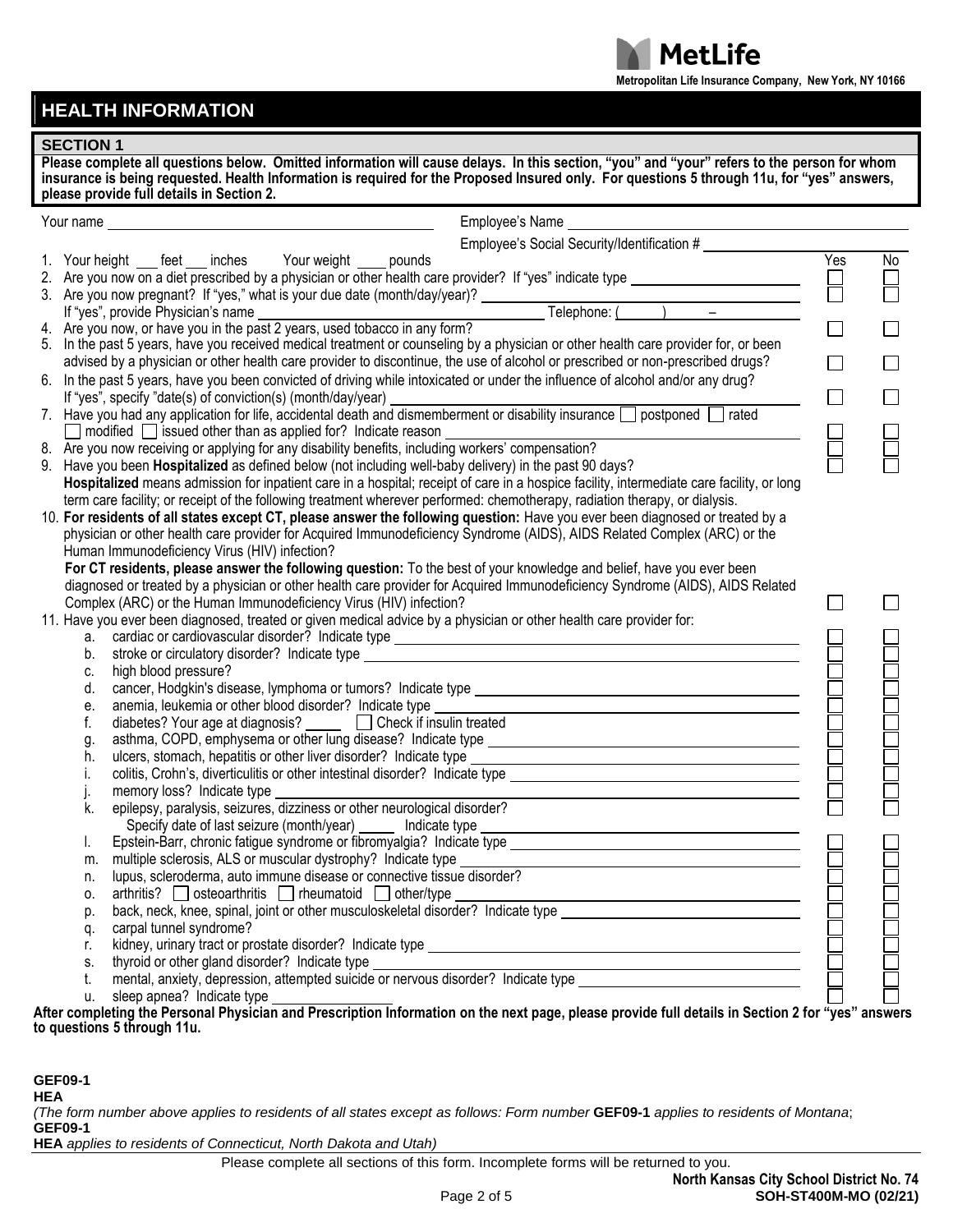

| Metropolitan Life Insurance Company, New York, NY 10166 |  |  |  |  |  |  |
|---------------------------------------------------------|--|--|--|--|--|--|
|---------------------------------------------------------|--|--|--|--|--|--|

| <b>Personal Physician Information</b>                                                                                                                                                                                                                                                                                                                                                                         |                                                                                                                                                                                                                                                                                                                                                                                                                                  |                                     |              |                                                                            |
|---------------------------------------------------------------------------------------------------------------------------------------------------------------------------------------------------------------------------------------------------------------------------------------------------------------------------------------------------------------------------------------------------------------|----------------------------------------------------------------------------------------------------------------------------------------------------------------------------------------------------------------------------------------------------------------------------------------------------------------------------------------------------------------------------------------------------------------------------------|-------------------------------------|--------------|----------------------------------------------------------------------------|
|                                                                                                                                                                                                                                                                                                                                                                                                               |                                                                                                                                                                                                                                                                                                                                                                                                                                  |                                     |              |                                                                            |
|                                                                                                                                                                                                                                                                                                                                                                                                               |                                                                                                                                                                                                                                                                                                                                                                                                                                  |                                     |              | Telephone: $($ $)$ $-$                                                     |
| Date of last visit (MM/DD/YYYY): 1 /                                                                                                                                                                                                                                                                                                                                                                          |                                                                                                                                                                                                                                                                                                                                                                                                                                  | Reason for visit:                   |              |                                                                            |
| <b>Prescription Information</b>                                                                                                                                                                                                                                                                                                                                                                               |                                                                                                                                                                                                                                                                                                                                                                                                                                  |                                     |              |                                                                            |
|                                                                                                                                                                                                                                                                                                                                                                                                               | Are you currently taking any prescribed medications? $\Box$ Yes $\Box$ No                                                                                                                                                                                                                                                                                                                                                        | If yes, list the medications.       |              |                                                                            |
|                                                                                                                                                                                                                                                                                                                                                                                                               |                                                                                                                                                                                                                                                                                                                                                                                                                                  |                                     |              |                                                                            |
|                                                                                                                                                                                                                                                                                                                                                                                                               |                                                                                                                                                                                                                                                                                                                                                                                                                                  |                                     |              | Telephone: $($ $)$ $-$                                                     |
|                                                                                                                                                                                                                                                                                                                                                                                                               |                                                                                                                                                                                                                                                                                                                                                                                                                                  |                                     |              |                                                                            |
|                                                                                                                                                                                                                                                                                                                                                                                                               |                                                                                                                                                                                                                                                                                                                                                                                                                                  |                                     |              |                                                                            |
|                                                                                                                                                                                                                                                                                                                                                                                                               |                                                                                                                                                                                                                                                                                                                                                                                                                                  |                                     |              | Telephone: $($ $)$ $-$                                                     |
|                                                                                                                                                                                                                                                                                                                                                                                                               | Address (Street, City, State, Zip Code): <u>the contract of the contract of the contract of the contract of the contract of the contract of the contract of the contract of the contract of the contract of the contract of the </u>                                                                                                                                                                                             |                                     |              |                                                                            |
|                                                                                                                                                                                                                                                                                                                                                                                                               | Check here if you are attaching another sheet for any additional medications.                                                                                                                                                                                                                                                                                                                                                    |                                     |              |                                                                            |
| <b>SECTION 2</b>                                                                                                                                                                                                                                                                                                                                                                                              | Please provide full details-below for each "Yes" answer to questions 5 through 11u in Section 1. If you need more space to provide full details,<br>attach a separate sheet with the information and sign and date it. Delays in processing your application may occur if complete details are not provided.<br>MetLife may contact you for additional or missing information.<br>Check here if you are attaching another sheet. |                                     |              |                                                                            |
| Your name                                                                                                                                                                                                                                                                                                                                                                                                     |                                                                                                                                                                                                                                                                                                                                                                                                                                  |                                     |              |                                                                            |
| Your Date of Birth $\frac{1}{\sqrt{1-\frac{1}{2}}}\frac{1}{\sqrt{1-\frac{1}{2}}}\frac{1}{\sqrt{1-\frac{1}{2}}}\frac{1}{\sqrt{1-\frac{1}{2}}}\frac{1}{\sqrt{1-\frac{1}{2}}}\frac{1}{\sqrt{1-\frac{1}{2}}}\frac{1}{\sqrt{1-\frac{1}{2}}}\frac{1}{\sqrt{1-\frac{1}{2}}}\frac{1}{\sqrt{1-\frac{1}{2}}}\frac{1}{\sqrt{1-\frac{1}{2}}}\frac{1}{\sqrt{1-\frac{1}{2}}}\frac{1}{\sqrt{1-\frac{1}{2}}}\frac{1}{\sqrt{1$ |                                                                                                                                                                                                                                                                                                                                                                                                                                  |                                     |              |                                                                            |
| <b>Question Number</b>                                                                                                                                                                                                                                                                                                                                                                                        | Condition/Diagnosis                                                                                                                                                                                                                                                                                                                                                                                                              |                                     |              | Please list any medication prescribed that you did not already identify in |
|                                                                                                                                                                                                                                                                                                                                                                                                               |                                                                                                                                                                                                                                                                                                                                                                                                                                  | the Prescription Information above. |              |                                                                            |
| Date of Diagnosis (Month/Year)                                                                                                                                                                                                                                                                                                                                                                                | Date of Last Treatment (Month/Year)                                                                                                                                                                                                                                                                                                                                                                                              | Type of Treatment                   |              |                                                                            |
|                                                                                                                                                                                                                                                                                                                                                                                                               |                                                                                                                                                                                                                                                                                                                                                                                                                                  |                                     |              |                                                                            |
| <b>Treating Health Professional</b>                                                                                                                                                                                                                                                                                                                                                                           |                                                                                                                                                                                                                                                                                                                                                                                                                                  |                                     |              |                                                                            |
|                                                                                                                                                                                                                                                                                                                                                                                                               |                                                                                                                                                                                                                                                                                                                                                                                                                                  |                                     |              |                                                                            |
| Address                                                                                                                                                                                                                                                                                                                                                                                                       |                                                                                                                                                                                                                                                                                                                                                                                                                                  |                                     |              |                                                                            |
| <b>Street</b>                                                                                                                                                                                                                                                                                                                                                                                                 | City                                                                                                                                                                                                                                                                                                                                                                                                                             |                                     | <b>State</b> | Zip Code                                                                   |
| Telephone: ()                                                                                                                                                                                                                                                                                                                                                                                                 |                                                                                                                                                                                                                                                                                                                                                                                                                                  |                                     |              |                                                                            |
| <b>Question Number</b>                                                                                                                                                                                                                                                                                                                                                                                        | Condition/Diagnosis                                                                                                                                                                                                                                                                                                                                                                                                              | the Prescription Information above. |              | Please list any medication prescribed that you did not already identify in |
| Date of Diagnosis (Month/Year)                                                                                                                                                                                                                                                                                                                                                                                | Date of Last Treatment (Month/Year)                                                                                                                                                                                                                                                                                                                                                                                              | Type of Treatment                   |              |                                                                            |
| <b>Treating Health Professional</b>                                                                                                                                                                                                                                                                                                                                                                           |                                                                                                                                                                                                                                                                                                                                                                                                                                  |                                     |              |                                                                            |
| Physician's Name: District of the Sense of the Sense of the Sense of the Sense of the Sense of the Sense of the Sense of the Sense of the Sense of the Sense of the Sense of the Sense of the Sense of the Sense of the Sense                                                                                                                                                                                 |                                                                                                                                                                                                                                                                                                                                                                                                                                  |                                     |              |                                                                            |
|                                                                                                                                                                                                                                                                                                                                                                                                               |                                                                                                                                                                                                                                                                                                                                                                                                                                  |                                     |              |                                                                            |
| Address<br>Street                                                                                                                                                                                                                                                                                                                                                                                             | City                                                                                                                                                                                                                                                                                                                                                                                                                             |                                     | <b>State</b> | Zip Code                                                                   |
| Telephone: (<br>$\left( \begin{array}{cc} \end{array} \right)$ $\left( \begin{array}{cc} \end{array} \right)$                                                                                                                                                                                                                                                                                                 |                                                                                                                                                                                                                                                                                                                                                                                                                                  |                                     |              |                                                                            |

**GEF09-1**

**HEA**

*(The form number above applies to residents of all states except as follows: Form number* **GEF09-1** *applies to residents of Montana*; **GEF09-1**

**HEA** *applies to residents of Connecticut, North Dakota and Utah)*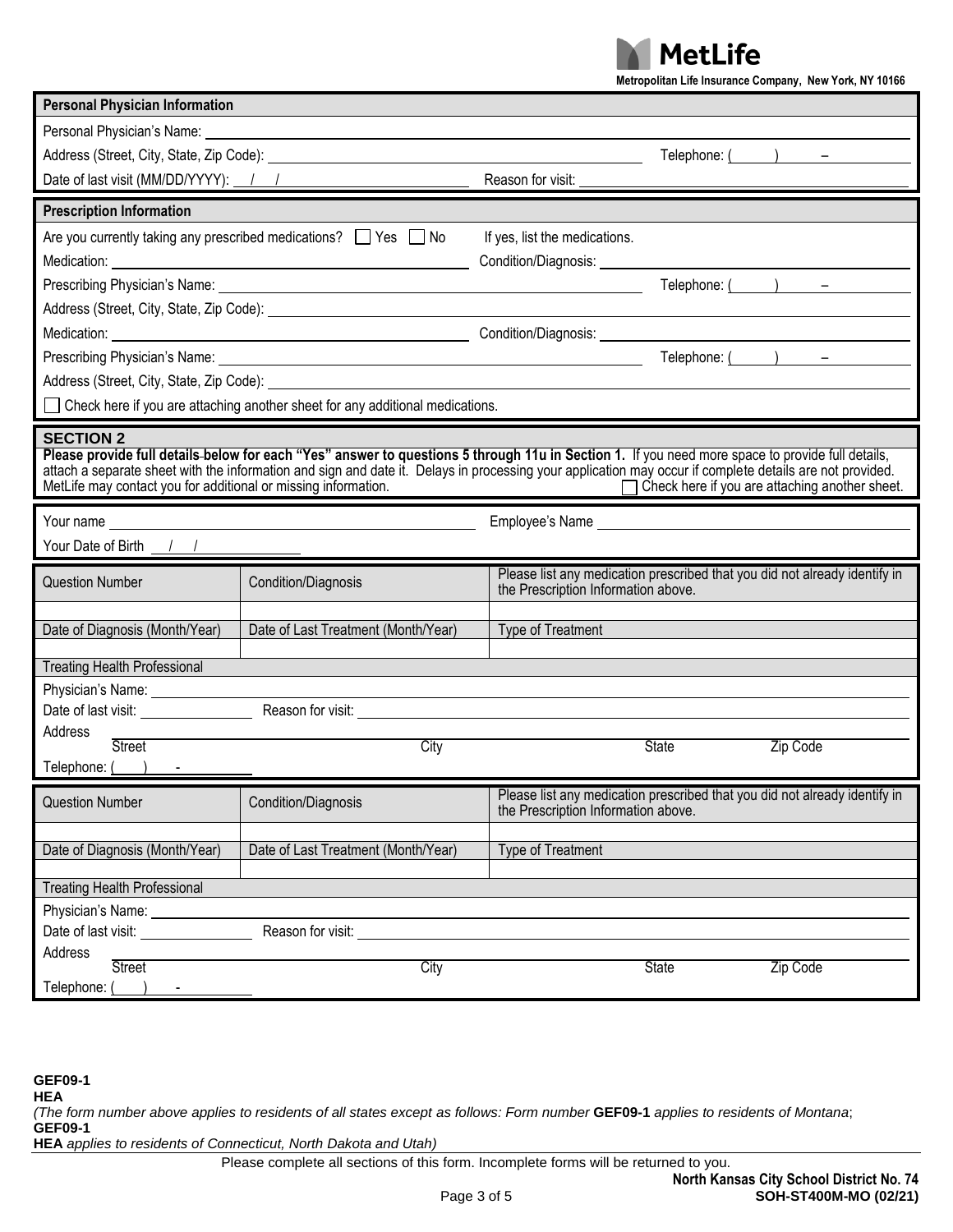

**Metropolitan Life Insurance Company, New York, NY 10166**

| <b>Question Number</b>              | Condition/Diagnosis                 | Please list any medication prescribed that you did not already identify in<br>the Prescription Information above. |  |
|-------------------------------------|-------------------------------------|-------------------------------------------------------------------------------------------------------------------|--|
|                                     |                                     |                                                                                                                   |  |
| Date of Diagnosis (Month/Year)      | Date of Last Treatment (Month/Year) | <b>Type of Treatment</b>                                                                                          |  |
| <b>Treating Health Professional</b> |                                     |                                                                                                                   |  |
| Physician's Name:                   |                                     |                                                                                                                   |  |
| Date of last visit:                 | Reason for visit:                   |                                                                                                                   |  |
| Address                             |                                     |                                                                                                                   |  |
| Street                              | City                                | State<br>Zip Code                                                                                                 |  |
| Telephone: (                        |                                     |                                                                                                                   |  |
| <b>GEF09-1</b>                      |                                     |                                                                                                                   |  |

## **HEA**

*(The form number above applies to residents of all states except as follows: Form number* **GEF09-1** *applies to residents of Montana*; **GEF09-1**

**HEA** *applies to residents of Connecticut, North Dakota and Utah)*

## **FRAUD WARNINGS**

Before signing this Statement of Health form, please read the warning for the state where you reside and for the state where the contract under which you are applying for coverage was issued.

**Alabama, Arkansas, District of Columbia, Louisiana, Massachusetts, New Mexico, Ohio, Rhode Island and West Virginia**: Any person who knowingly presents a false or fraudulent claim for payment of a loss or benefit or knowingly presents false information in an application for insurance is guilty of a crime and may be subject to fines and confinement in prison.

**Colorado**: It is unlawful to knowingly provide false, incomplete or misleading facts or information to an insurance company for the purpose of defrauding or attempting to defraud the company. Penalties may include imprisonment, fines, denial of insurance and civil damages. Any insurance company or agent of an insurance company who knowingly provides false, incomplete, or misleading facts or information to a policyholder or claimant for the purpose of defrauding or attempting to defraud the policyholder or claimant with regard to a settlement or award payable from insurance proceeds shall be reported to the Colorado Division of Insurance within the Department of Regulatory Agencies to the extent required by applicable law.

**Florida**: Any person who knowingly and with intent to injure, defraud or deceive any insurance company files a statement of claim or an application containing any false, incomplete or misleading information is guilty of a felony of the third degree.

**Kansas and Oregon**: Any person who knowingly presents a materially false statement in an application for insurance may be guilty of a criminal offense and may be subject to penalties under state law.

**Kentucky**: Any person who knowingly and with intent to defraud any insurance company or other person files an application for insurance containing any materially false information or conceals, for the purpose of misleading, information concerning any fact material thereto commits a fraudulent insurance act, which is a crime.

**Maine, Tennessee and Washington: It is a crime to knowingly provide false, incomplete or misleading information to an insurance company for the purpose of defrauding the company. Penalties may include imprisonment, fines or a denial of insurance benefits.**

**Maryland**: Any person who knowingly or willfully presents a false or fraudulent claim for payment of a loss or benefit or who knowingly or willfully presents false information in an application for insurance is guilty of a crime and may be subject to fines and confinement in prison.

**New Jersey**: Any person who files an application containing any false or misleading information is subject to criminal and civil penalties.

**New York** (only applies to Accident and Health Insurance): Any person who knowingly and with intent to defraud any insurance company or other person files an application for insurance or statement of claim containing any materially false information, or conceals for the purpose of misleading, information concerning any fact material thereto, commits a fraudulent insurance act, which is a crime, and shall also be subject to a civil penalty not to exceed five thousand dollars and the stated value of the claim for each such violation.

**Oklahoma:** WARNING: Any person who knowingly, and with intent to injure, defraud or deceive any insurer, makes any claim for the proceeds of an insurance policy containing any false, incomplete or misleading information is guilty of a felony.

**Puerto Rico:** Any person who knowingly and with the intention to defraud includes false information in an application for insurance or files, assists or abets in the filing of a fraudulent claim to obtain payment of a loss or other benefit, or files more than one claim for the same loss or damage, commits a felony and if found guilty shall be punished for each violation with a fine of no less than five thousand dollars (\$5,000), not to exceed ten thousand dollars (\$10,000); or imprisoned for a fixed term of three (3) years, or both. If aggravating circumstances exist, the fixed jail term may be increased to a maximum of five (5) years; and if mitigating circumstances are present, the jail term may be reduced to a minimum of two (2) years.

**Vermont:** Any person who knowingly presents a false statement in an application for insurance may be guilty of a criminal offense and subject to penalties under state law.

**Virginia:** Any person who, with the intent to defraud or knowing that he is facilitating a fraud against an insurer, submits an application or files a claim containing a false or deceptive statement may have violated the state law.

**Pennsylvania and all other states:** Any person who knowingly and with intent to defraud any insurance company or other person files an application for insurance or statement of claim containing any materially false information, or conceals for the purpose of misleading, information concerning any fact material thereto commits a fraudulent insurance act, which is a crime and subjects such person to criminal and civil penalties.

**GEF09-1**

**FW**

*(The form number above applies to residents of all states except as follows: Form number* **GEF09-1** *applies to residents of Montana*; **GEF09-1**

**FW** *applies to residents of Connecticut, North Dakota and Utah)*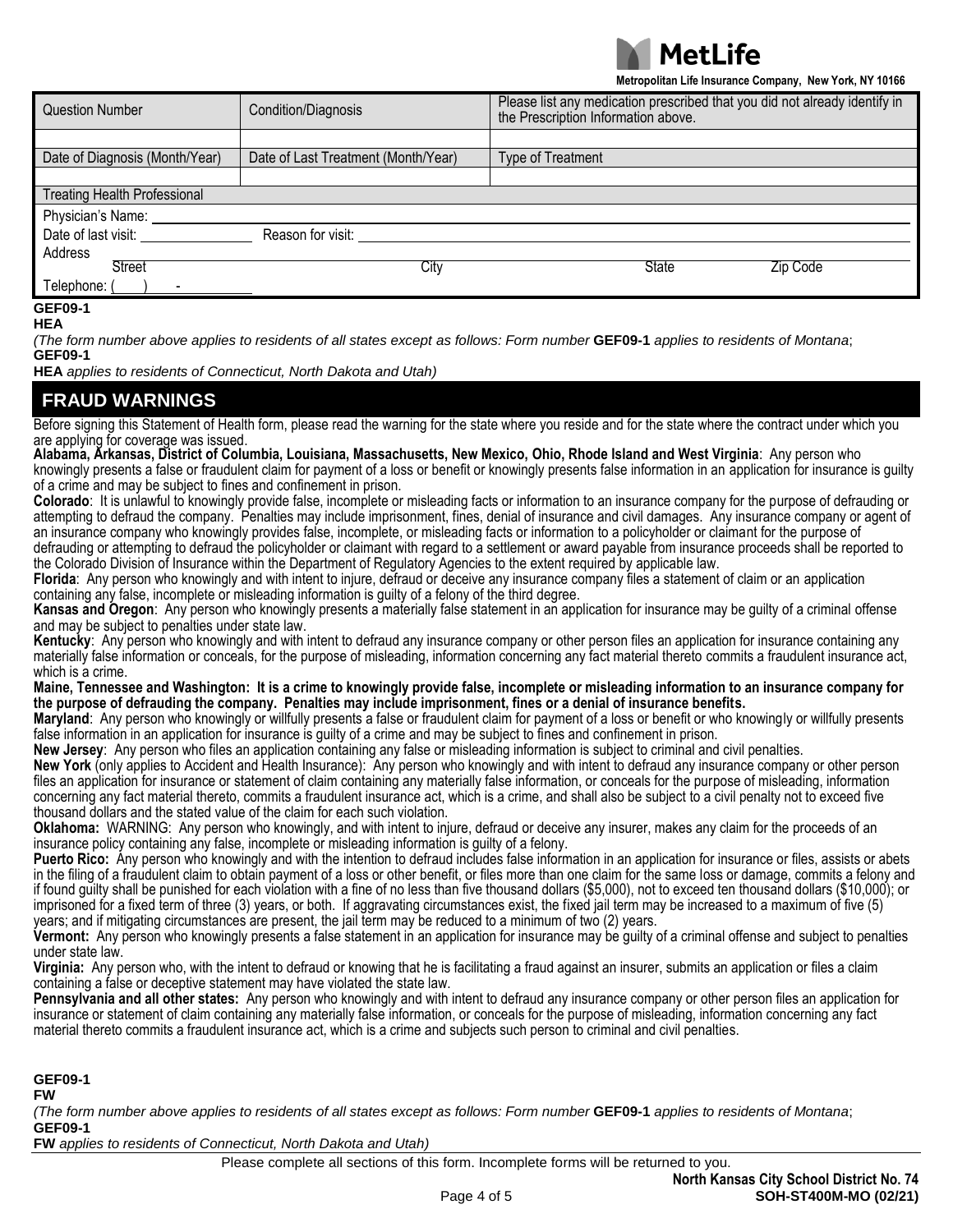

# **DECLARATIONS AND SIGNATURES**

By signing below, I acknowledge:

- 1. I have read this Statement of Health form and declare that all information I have given, including any health information, is true and complete to the best of my knowledge and belief. I understand that this information will be used by MetLife to determine insurability.
- 2. I have read the applicable Fraud Warning(s) provided in this Statement of Health form.

| Sign<br>Here |  |
|--------------|--|
|              |  |

Signature of Proposed Insured **Proposed Insured** Print Name **Date Signed (MM/DD/YYYY)** 

If a child proposed for insurance is age 18 or over, the child must sign this Statement of Health. If the child is under age 18, a Personal Representative for the child must sign, **and indicate the legal relationship between the Personal Representative and the proposed insured**. A Personal Representative for the child is a person who has the right to control the child's health care, usually a parent, legal guardian, or a person appointed by a court.



| Signature of Personal Representative    | <b>Print Name</b> | Date Signed (MM/DD/YYYY) |
|-----------------------------------------|-------------------|--------------------------|
| Relationship of Personal Representative |                   |                          |

*(The form number above applies to residents of all states except as follows: Form number* **GEF09-1** *applies to residents of Montana*; **GEF09-1**

**DEC** *applies to residents of Connecticut, North Dakota and Utah)*